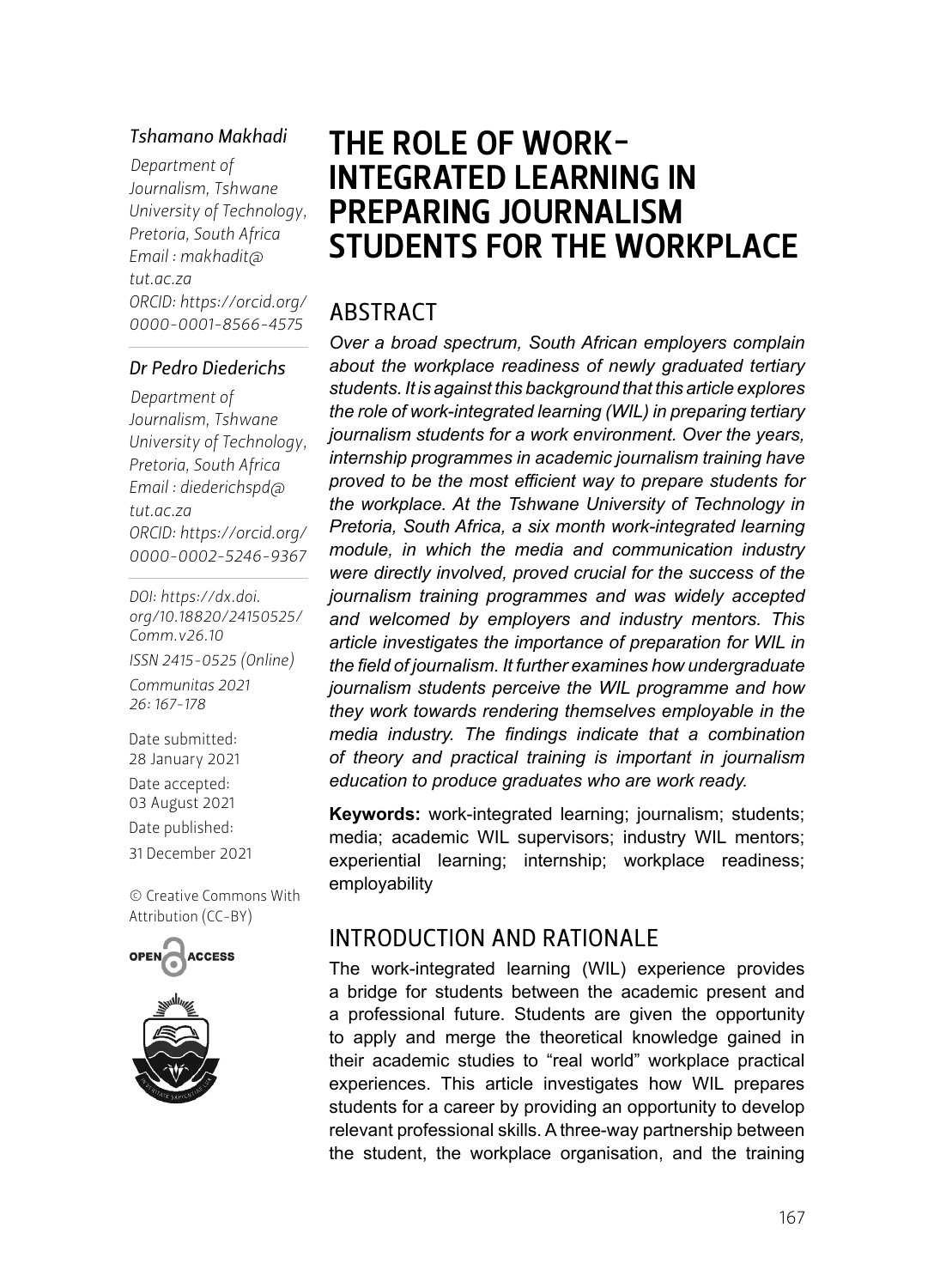provider (a tertiary institution) requires all parties in the relationship to assume definite responsibilities, perform specific functions, and achieve benefits as a result of their involvement (Martin & Hughes 2009: 8).

Although the programmes might be similar, WIL is different from experiential learning, service learning, internships and other related programmes. WIL is a structured form of experiential learning in a learning programme focused on the application of theory in an authentic work-based environment. On the other hand, experiential learning is seen as a process where knowledge is created through the transformation of experience. Simply put, it means learning by doing. Service learning is applied learning directed at specific community needs and is integrated into the curriculum and learning programme (TUT 2013). Perhaps the most familiar form of experiential education is the internship (CHE 2011). This programme became popular in the late 1960s and early 1970s (Katula & Threnhauser 1999: 247). Today it thrives in colleges and universities, renamed as WIL.

WIL focuses primarily on enhancing students' learning, and to this end several curricular, pedagogical and assessment forms have been developed in response to concerns about graduation, employability and civic responsibility (CHE 2011). Examples of this include action learning, apprenticeships, cooperative education, experiential learning, practicums, problem-based learning, project-based learning, scenario learning, service learning, team-based learning, virtual learning, work-based learning, work placement and workplace learning. While there are relationships and connections between these theories of education, what is important is that these are separate terms with separate meanings.

The term WIL describes an approach to career-focused education that includes classroom-based and work-based forms of learning that are appropriate for the professional qualification. What separates WIL from the broad concept of learningfor-work is the emphasis on the integrative aspects of such learning. It can further be described as an educational approach that aligns academic and workplace practices for the benefit of students and workplaces (CHE 2011). The concept is growing in stature in the tertiary education sector (Billett 2009). It is not just work experience, although it can include such an element, but rather a much more structured consideration of the relational interdependence between the feature of the workplace and the engagement of workers (Billett 2009: 232). It places radical emphasis on the process of learning in a workplace environment. Students learn as much about themselves as they do about the media industry (Forde & Meadows 2010). As Billett (2009) explains, WIL offers an important opportunity to explore the kinds of knowledge and range of experiences required for students to apply effective practice in the work environment.

According to Northeastern University (in Katula & Threnhauser 1999: 240), WIL is a process and accomplishment that takes place beyond the traditional classroom and that enhances the personal and intellectual growth of the student. Such education can occur in a wide variety of settings, but usually takes on a "learning by doing" aspect that engages the student directly. It is not tied to a specific discipline but requires a student to integrate theory and real work experience. As Martin and Hughes (2009: 9)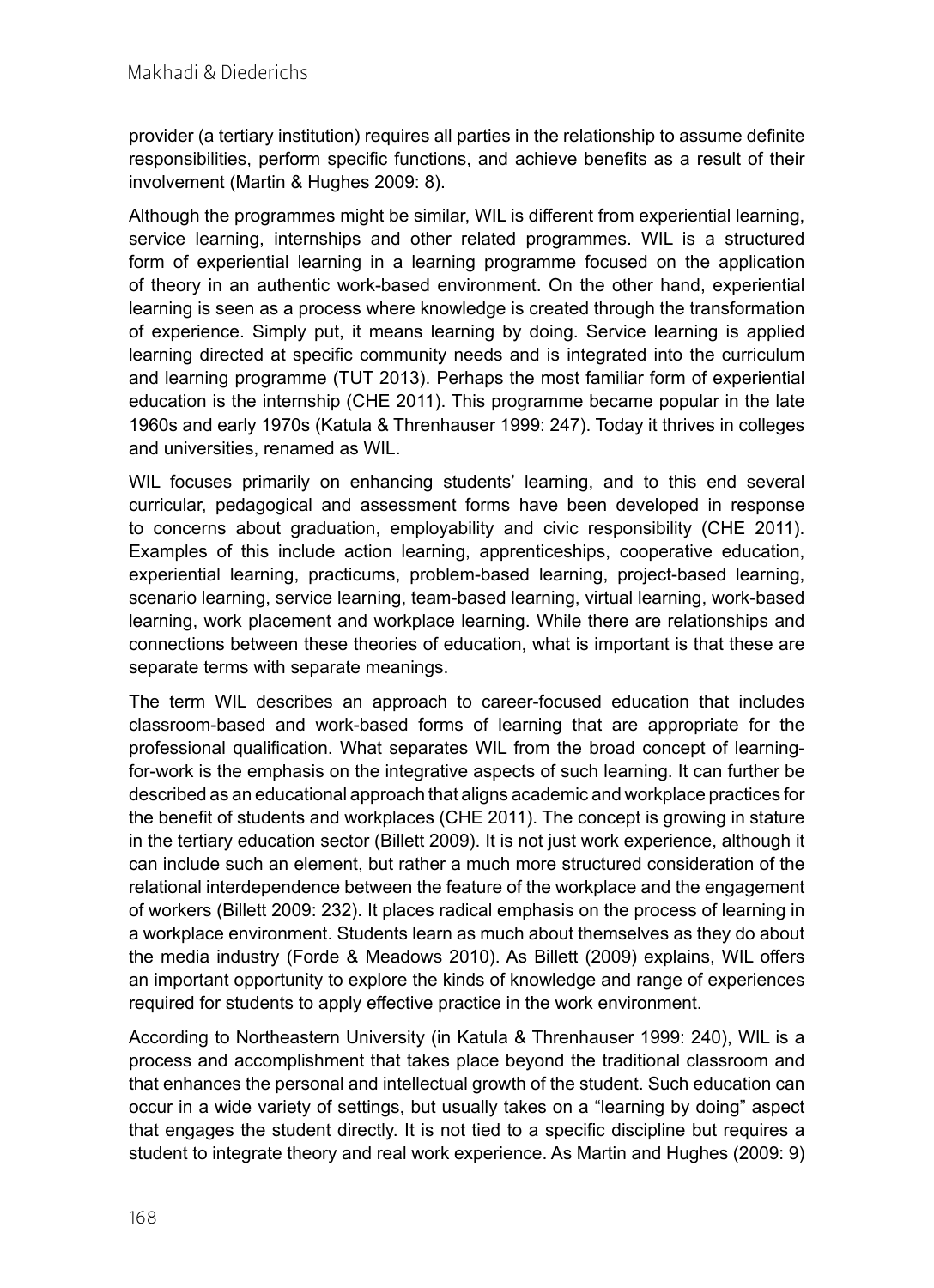state, students are expected to exercise their professional, ethical and technical skills judgement to the best of their ability.

Although some organisations will not be able to offer an extended work experience or a suitable workspace in which to carry out the student project, they may still be able to offer the student valuable opportunities. In such cases it is important that the student honestly assess his/her ability to work independently (without constant supervision), often away from the organisation. The Covid-19 pandemic offered ample examples of just such a situation in 2020.

Moreover, students must maintain high standards of professional behaviour during the placement. This includes meeting the ethical expectations of the employer. They must also be punctual regarding the daily routines of the workplace in which they are placed. They should not conduct themselves in a manner that prejudices the professional status or reputation of the employer, or disclose any confidential information or matter related to their work. These qualities result from good preparation by the training institution for WIL. It is important for journalism educators to take students' preparation seriously. The researchers are of the opinion that it can assist students to perform better during their WIL programme and ultimately render them more employable.

# AIM OF THE STUDY

This article explores the functionality of WIL and how the programme can render students employable. It investigates the importance of preparation for WIL in the field of journalism. The following objectives were identified:

- ♦ Examine the extent to which undergraduate journalism students perceive the WIL programme as important and how they work towards rendering themselves employable in the media industry;
- ♦ Expose students to the real world of the workplace while still studying and drawing their attention to what can be expected from them as interns or junior journalists;
- ♦ Raise awareness of some of the issues involved in the media industry; and
- ♦ Address the importance of partnerships in the field of journalism education.

## BACKGROUND

Coll *et al*. (in Martin & Hughes 2009: 19) state that a key purpose of WIL is the notion of providing graduates with the comprehensive skills desired by potential employers. WIL experiences within the curriculum have shown to support the development of behavioural competencies (Dresseler & Keeling, in Martin & Hughes 2009: 19). This is crucial because it has been a challenge for tertiary institutions to provide students with behavioural skills. It is frequently reported that universities do not sufficiently emphasise the development of these skills to prepare graduates for professional life (Coll *et al*., in Martin & Hughes 2009: 19). According to Bell *et al*. (in Martin & Hughes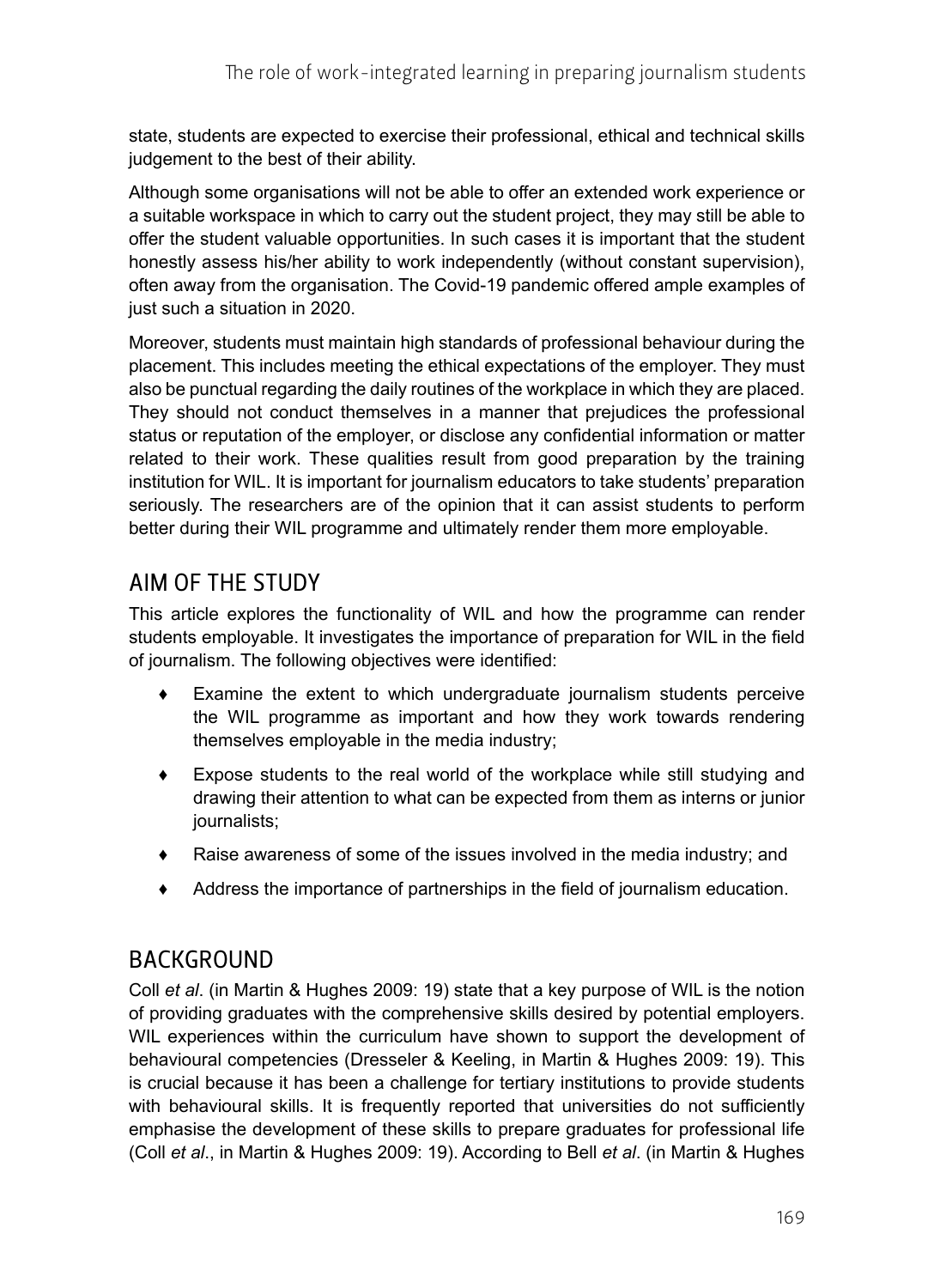2009: 9), a knowledge base alone does not guarantee a new graduate employment; in fact, the personal attributes and capabilities of a graduate are considered to have a greater influence on success in the workplace. Martin and Leberman (2005: 57-58) state that asking for help is a positive reaction, but becoming dependent on other people's instructions is not. It is important to remain proactive, not reactive, because employers value people who use their initiative to overcome problems and who think creatively to add value to the company. Students must learn to manage their time, plan, set goals and specific targets both personally and professionally, and take ownership of and responsibility for their WIL programme (Martin & Leberman 2005: 57-58).

In a world of constant change, career education cannot provide enough knowledge to suffice for a substantial portion of a lifelong career. As the largest university of technology (UoT) in South Africa, the Tshwane University of Technology (TUT) constantly strives to become the specialist in just-in-time education, in other words providing a continuous upgrading of knowledge skills. This practical knowledge is provided in a variety of modules and variations in contact and distance learning programmes to undergraduate students when and where they need it. Such just-intime education will in future become the trademark and strength of UoTs (TUT 2013).

Theoretically, both students and employers will know and be able to judge accurately the value of such programmes (Du Pré 2009). Working and living is becoming increasingly interwoven, and inseparable in character and content. In this new culture of learning, basic undergraduate degree training as it exists now will be replaced by instantaneous measures of knowledge and skills acquisition, and UoTs will have to provide leadership in this respect. Re-skilling, up-skilling and multi-skilling activities will have to be distributed creatively over the careers and lifetimes of students. In this process, new and interactive relationships (partnerships) will have to be forged with local and international employers and knowledge providers (Winchester-Seeto *et al*. 2010: 69).

UoTs should lead the revolution in the development and creation of a new generation of knowledge workers who are able to identify the needs and challenges of society, and the final solutions thereto. Undergraduate journalism students will have to take their WIL programme seriously if they are to make a difference in society and the media industry. Against this background, the findings of this article will help university supervisors and workplace supervisors in the media industry to maximise the WIL experience for journalism students.

It is the policy of TUT that cooperative education (WIL) must be integral and credit bearing to all academic programmes as part of its teaching and learning strategy. Cooperative education is considered the umbrella concept for the cooperation between the university, industry, commerce and the public sector to enhance experiential learning as part of WIL (TUT 2013).

Universities should clearly communicate to students what WIL is about and how it relates to the curriculum of the qualification and the day-one competencies expected from graduates in the workplace (DHET 2012). Meadows (1997: 93) states that journalism education has a key role to play in offering experiences and learning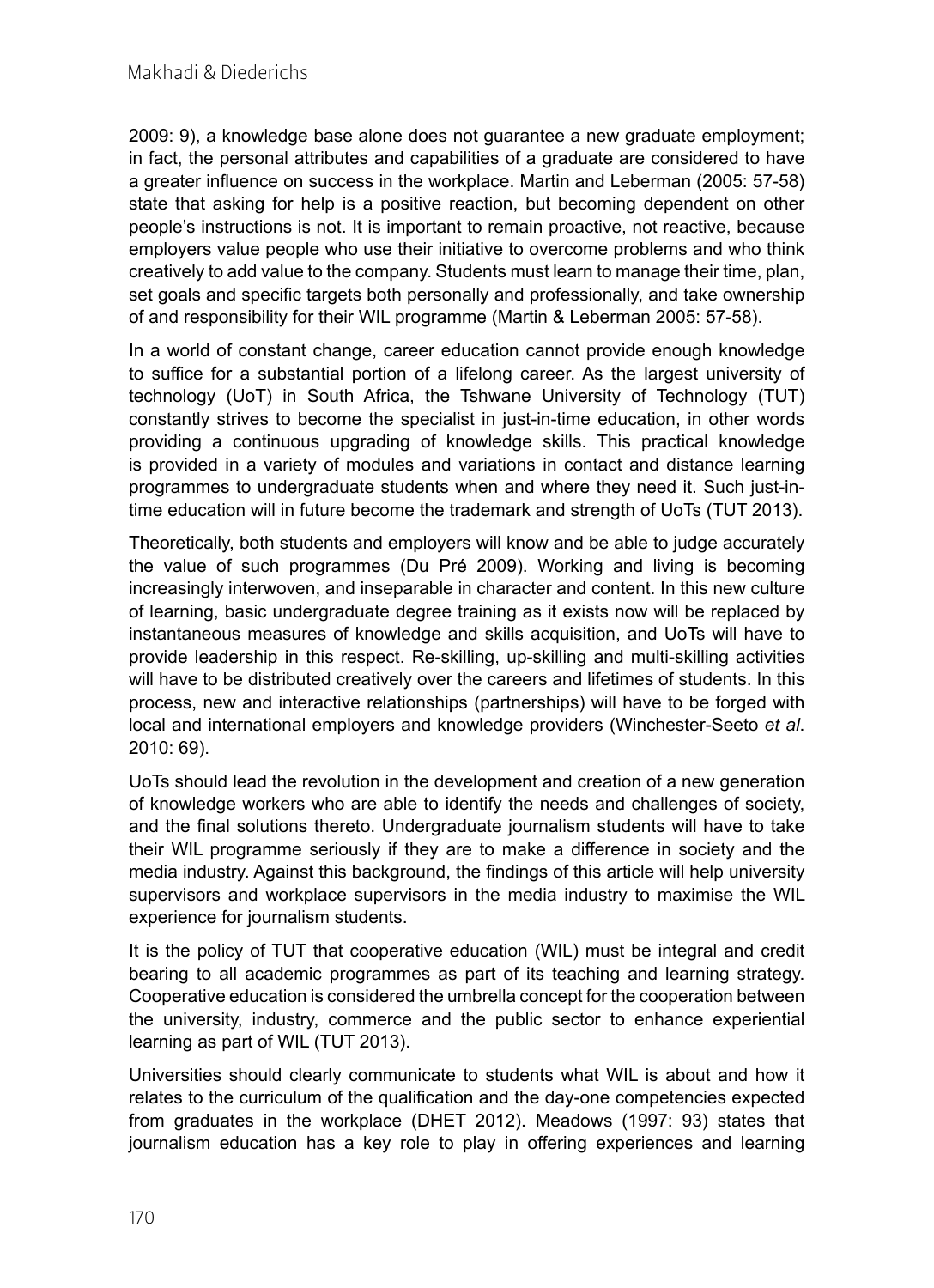situations, which go beyond the narrow realm of the reporter in a reconstructed newsroom. In short, journalism's educational links to the academy might be usefully reviewed and strengthened to ensure that students' experiences are not confined to a long string of journalism-specific subjects, which ironically serve primarily to narrow their knowledge base and their employability. Tertiary educators should ensure that graduates are prepared for the world in which they will live and work (CHE 2011: 1). Kolb (in Katula & Threnhauser 1999: 242) indicates that learning is a process where knowledge is created through the transformation of experience. Wessels (2005: 3) agrees that students benefit most from this type of learning experience because it offers them the opportunity to relate theory to practice, to experience more relevance to their studies, and to become involved in a chosen career. It also enables students to earn while they learn. In return, the success of WIL depends on the motivation and overall excellence of the students and their mentors.

# RESEARCH METHODOLOGY

This article is based on the findings of a study that followed a qualitative and exploratory research approach. Data was gathered through conducting interviews with participants, first-hand experience, and a literature study. As such, data was analysed through transcripts. Data was collected using a smart phone to record interviews. After completion, data was analysed by means of transcription. Flick (in Pritchard 2010: 14) defines transcript as "the graphic representation of selected aspects of the behaviour of individuals engaged in a conversation". Provision was made to note anything of importance during the interviews, which may not have been recorded. Seal (in Pritchard 2010: 14) notes that transcripts allow for rich data collection inclusive of nonverbal aspects.

A comprehensive literature study was made of documentary evidence from existing research in a variety of academic publications. This includes Wessels' 2005 textbook, *Experiential learning*, and similar journals, including *A problem-based learning approach to journalism education* by Meadows (1997) and *Utilising cooperative education in journalism studies* by Thomas and Goc (2002). This information was used to understand the history of WIL in South Africa and in other parts of the world. Odendaal's (2018) paper "Cooperative education and work-integrated learning" provided more clarity on the theme. This helped to understand challenges facing the media industry with the placement of students. Own observations by one of the coauthors assisted in understanding the broader concept of WIL.

WIL supervisors from the TUT's Faculty of Humanities were interviewed, as well as academics from other institutions and supervisors in the media industry (both electronic and print media). Additionally, a group of students who were doing WIL and those who completed the programme were used for data gathering.

Focusing on non-probability, purposive sampling, Babbie (2007: 184) states that sometimes it is appropriate to select a sample based on the knowledge of a population, its elements, and the purpose of the study. As the people who receive the products, it was important to interview captains of industry to gain an understanding on how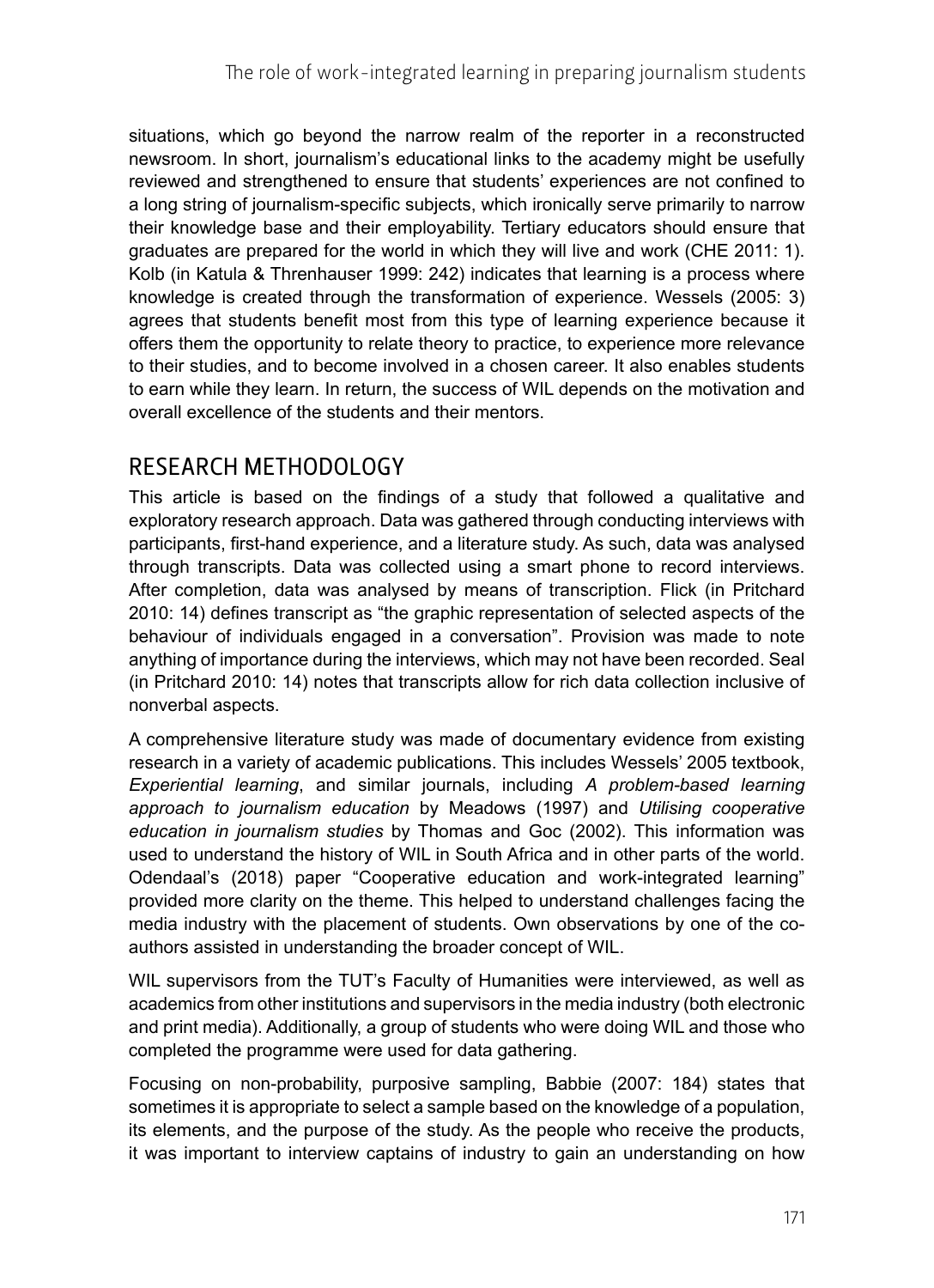they view the students who come from universities and enter the world of work. In this regard, 13 industry representatives were interviewed, as well as 14 WIL coordinators and heads of department in the Faculty of Humanities from the TUT. From the student population, 39 students were interviewed individually. This sample included students who are doing WIL and those who have completed such a programme.

#### The views of the students

The student participants indicated that WIL gives them an advantage. Once they have gone through the academic programme, they are able to adapt easily to executing instructions in the workplace, which they did not necessarily come across in a classroom situation. They stated that the training taught them to adapt to the world of work and to work independently.

- Seventy percent of students see WIL as an opportunity to progress to the next level of their career. The success of the programme depends mainly on a student's commitment. Students said that the programme provides the opportunity for them to practice what they have learnt and to understand the media industry.
- ♦ Eighty-four percent of students interviewed identified WIL as practical work that one must fulfil to be awarded a qualification.
- ♦ WIL teaches students to keep to deadlines and check on the accuracy of their reporting. In many cases, it leads to behavioural changes in the time management and professional conduct of students.
- ♦ Students commented that the work environment differs from university. The workplace teaches them to deal with real life challenges and to make sound decisions quickly.
- ♦ Students pointed out some aspects were not taught to them at university. The most prominent aspect is reporting from hostile environments.
- ♦ When applying for a job, the students say it makes a significant difference if they send their CVs accompanied by a portfolio of evidence (practical work). Employers referred to these portfolios in their interviews.
- ♦ The experience of applying for an internship varies from one student to the other. Some students wait until they complete their second year of study to find placement, whilst others start approaching potential employers in the months building up to their WIL programme.
- $\bullet$  On the one hand, some students apply at several media institutions; while others apply at just one or two media companies.
- $\bullet$  There is no guarantee that a student will find placement. Those who put in extra effort are most likely to find placement. Finding placement without assistance is difficult for students. It is much easier for students to find placement when there is assistance from the respective departments at the tertiary institutions.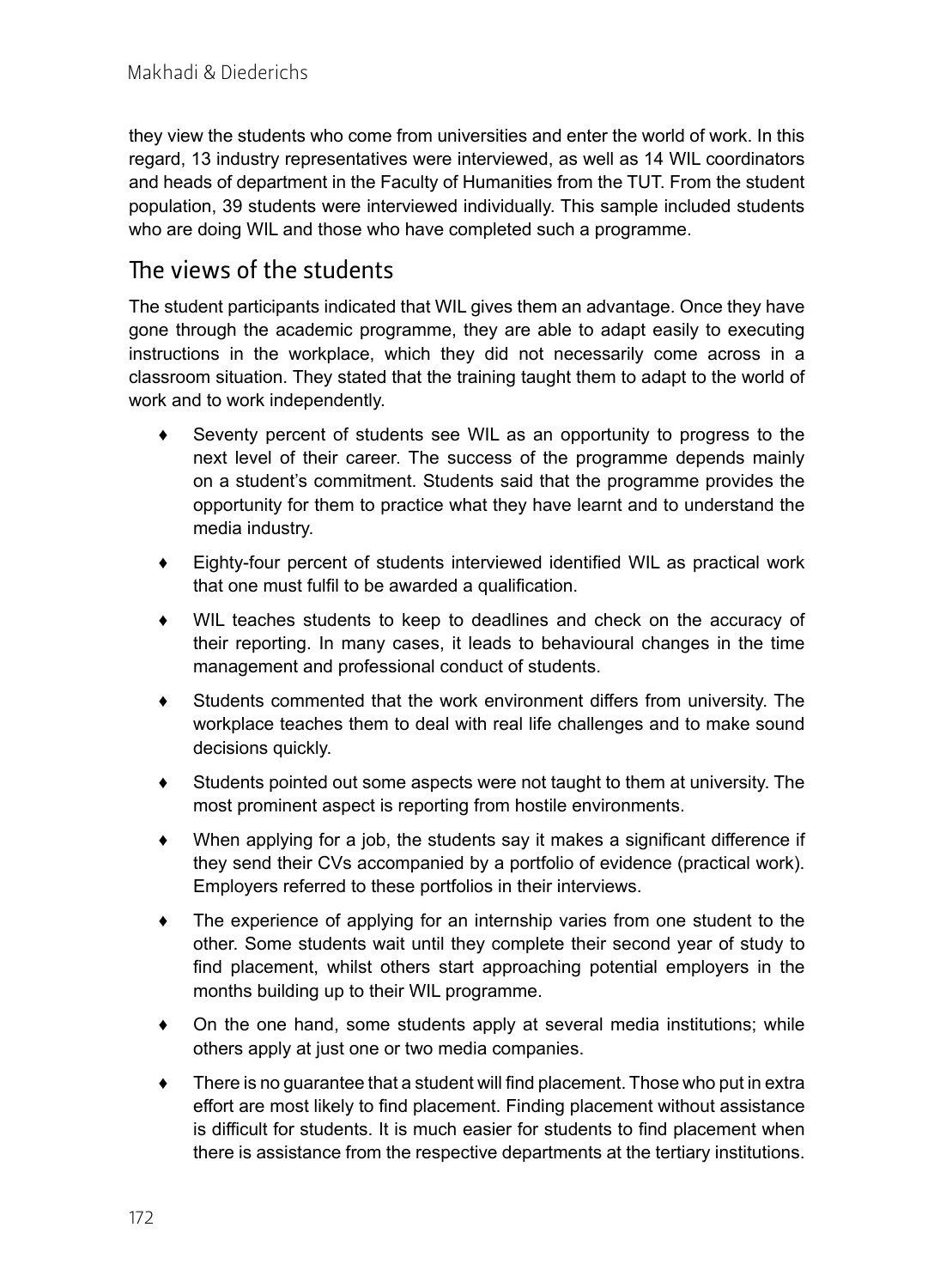- ♦ The student participants acknowledged that it is important to accept work on a voluntary basis to hone their practical skills.
- $\bullet$  In the group of 2017, students were interviewed to find out how many applied, searched and sent out their CVs to different media employers. Eighty percent of them applied during their second year whilst the other 20 applied in their third year. Of the 80 percent, only 25 percent applied in the first semester and the rest applied late in the second semester (Student 1 - 39 2018).

# The views of academic WIL supervisors

Academic WIL supervisors shared the view that WIL is an integral part of students' training and is at the centre of students' success. They say UoTs especially must pay special attention to preparing students for the world of work and developing their skills. TUT's journalism programme constitutes 30 credits for WIL in the curriculum. The academics interviewed see this is a clear indication of how important WIL is. They say it plays an important role in nurturing students' skills.

Universities are expected to take responsibility for placing students in the industry and supervisors have to keep close contact with possible employers to facilitate this. Academic WIL supervisors pointed out that the success of WIL is dependent on the commitment of the WIL supervisors. The major task of the academic WIL supervisor is to collaborate with the media industry and the mentors to monitor the progress of the interns.

TUT Journalism has a dedicated WIL supervisor who understands the needs of both the student and the employer. This approach goes a long way to assist students to find placement, and it impacts positively on throughput.

Academics suggest that for WIL to be successful, it is important that preparation begins in class. This kind of preparation must include non-technical and life skills like communication, discipline and assertiveness (Academic WIL Supervisor 1 - 14 2018).

# The views of industry WIL mentors

Mentors in the media industry demand that higher education institutions should provide a strong knowledge base to students. They require the students to enter the workplace ready for work. They suggest that theoretical knowledge does not necessarily guarantee a good product. Mentors say that most importantly WIL improves students' work readiness and the ability to convert theoretical knowledge into practical implementation.

There is a view that journalism diplomas provide students with the theoretical knowledge, but without the environment that enables the student to practice what they have learnt in class, they may not succeed in their craft. Some industry mentors stated that if the mentor does not take the programme seriously, the students might not succeed. Mentors say that if students are in an environment where they can practice, regardless of the institution they come from, they will get a sense of how the newsroom operates.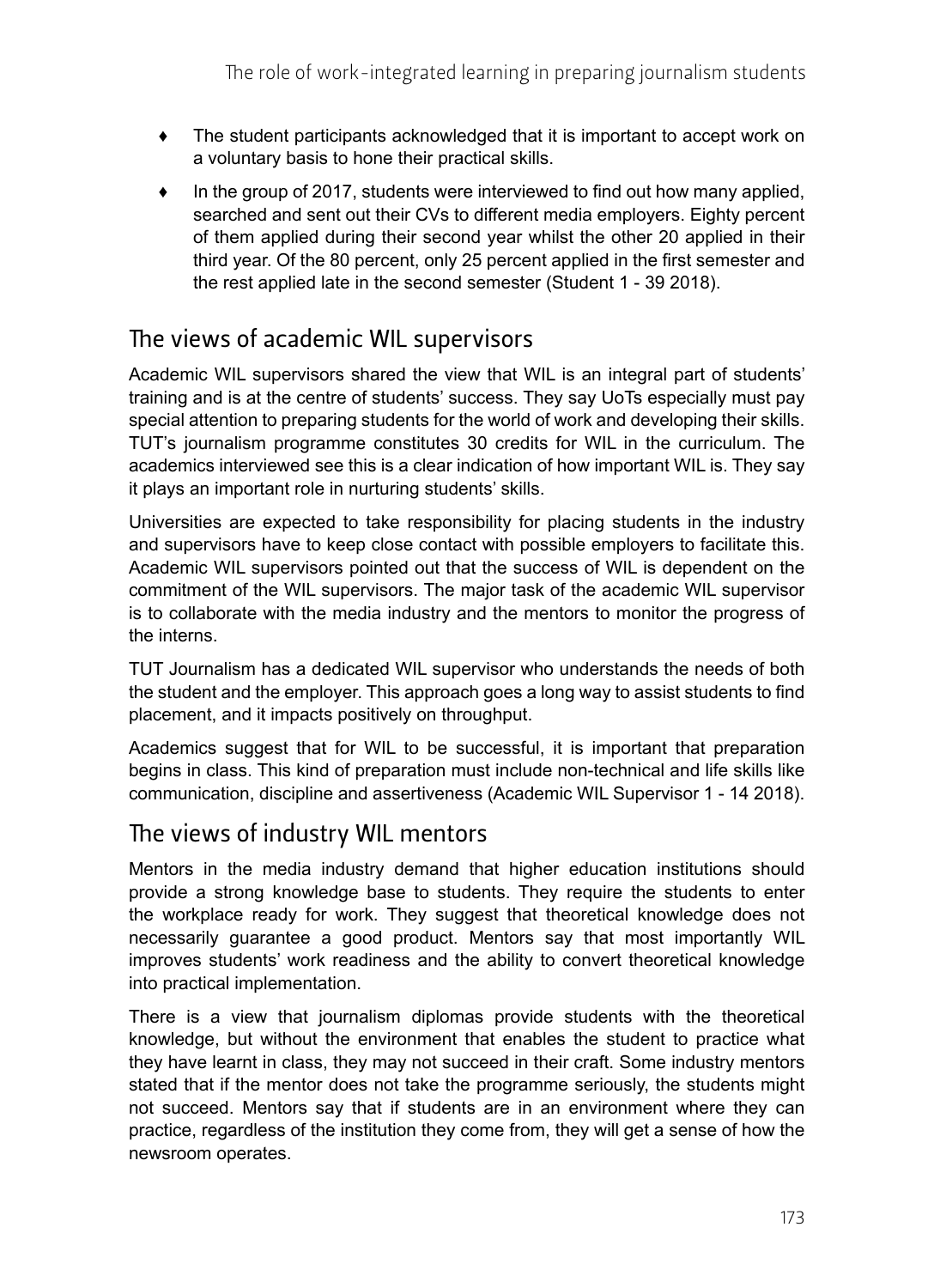In terms of WIL, they expect interns to be multi-skilled in all media platforms. During training, there is trial and error that allows employers to guide students to be professionals, which gives students the opportunity to make mistakes without it damaging their confidence.

Mentors indicated that WIL helps them to spot the talents interns may have. For example, some interns will excel in soft news, while others will prefer hard news. Media industry mentors further state that academics need to reflect upon the direction the industry is going and shape the curriculum accordingly. It is also important for academic WIL supervisors to visit students in the workplace (WIL Mentor 1 - 13 2018).

#### **FINDINGS**

Analysing the data as gleaned from the three groups (students, supervisors and mentors) and the literature study, the role played by WIL in preparing students for the work place included some fundamental questions:

- ♦ What is the role of WIL as a preparatory method for journalism students?
- ♦ Do students take WIL seriously?
- ♦ Are students from the University prepared adequately for the workplace?
- ♦ Is there a positive relationship between theory and practicals for WIL to be successful?
- ♦ To what extent does WIL influence the journalism curriculum?
- ♦ How difficult or easy is it to find placement?
- ♦ What is the importance of partnerships between industry and universities?

The findings collected from the responses include the following:

- ♦ WIL is an integral part of journalism studies, especially for undergraduate students;
- ♦ Learning by doing was found to be a cornerstone of students' success;
- ♦ Preparation for WIL needs to begin in the lecture hall before students enter the workplace;
- ♦ A combination of theory and practical training is important in journalism education to produce graduates who are work ready;
- ♦ Media industry mentors must work closely with universities for students to do well, as the industry stands to benefit, whilst universities increase their throughput;
- ♦ The industry and universities have to understand the importance of partnerships;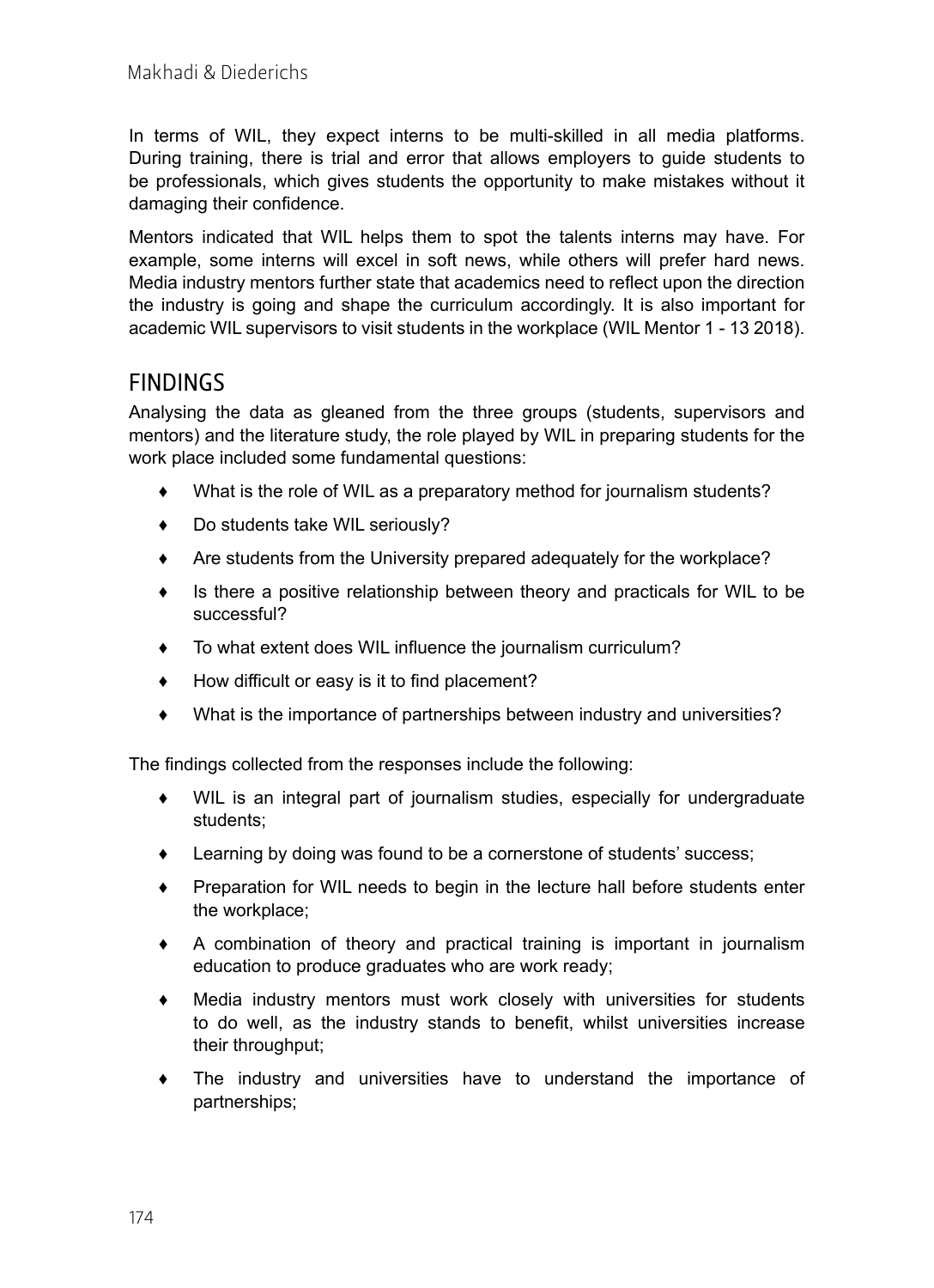- ♦ Academics need to visit students regularly in their workplace, while keeping abreast of changes in the media environment;
- ♦ Students need to have a good understanding of what WIL entails and how they can best render themselves employable.

#### RECOMMENDATIONS

Having identified some of the challenges facing students in their search for WIL opportunities, the article makes recommendations that could support students, academic WIL supervisors, and media industry mentors to make WIL succeed.

# Find your area of interest in media

Students should establish their area of interest, where they want to specialise in, as soon as possible and work towards achieving that goal. They need to know what the employer expects from them. They should pay special attention to practical work, which would enhance their CVs when it is time to apply for WIL. Students must always ask for assistance and support from their institutions.

# Feedback on practical work

Students must request feedback from both lecturers and mentors without feeling intimidated about what kind of advice they might receive. They need to be open-minded in order to be successful. Where there is reflection, there is growth. It is also important for students to monitor new trends in the media. The media industry is competitive and constantly requires new skills. It is important for students to be multi-skilled in the era of digital media.

# Do voluntary work for campus-based media platforms

Students must be proactive and do volunteer work while on campus in order to gather as much hands-on experience as possible. In the case of TUT Journalism, students do practical work with local campus community radio stations TUT FM and Tshwane FM. They also cover stories in and around the community of Soshanguve that are published in *Rekord Noweto* through a partnership with Caxton Newspapers. Students do not necessarily have to wait for when they are ready to do their practical training to start doing some practical work. During university recess, they might also find placement with a media house in their hometown to do more practical work.

## Visit mainstream media companies

Where possible, students must job shadow senior journalists even if it is just for a weekend. This forms part of students' training. To a certain extent, students get a feel of how the workplace operates, and gradually learn. Every experience is worthwhile. This could also give a student an advantage by the time they leave campus to start their WIL programme.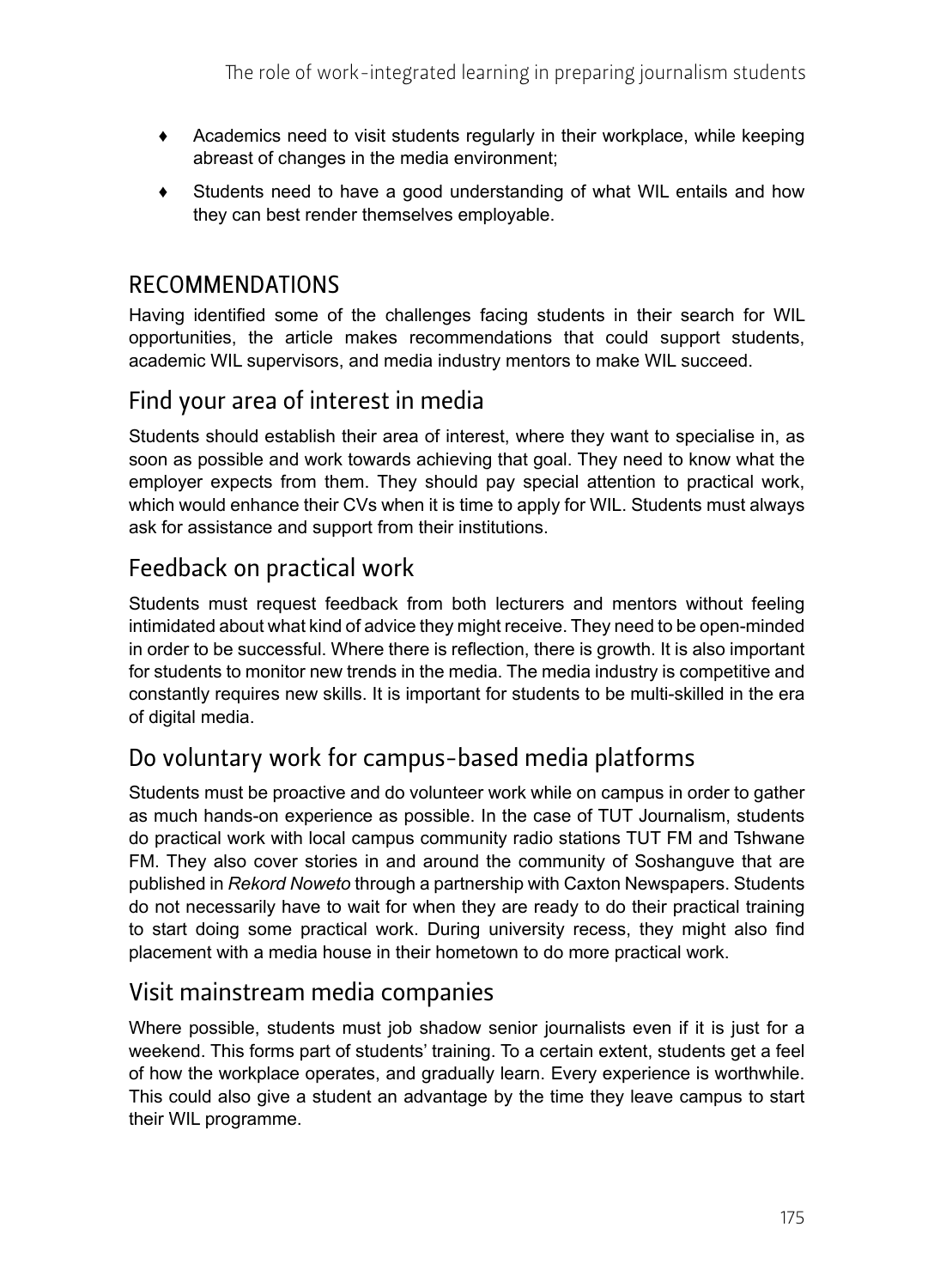# Keep up with what is happening in industry

The success of every university and its departments is in its throughput rate. It is important for universities to produce students who are ready for work.

WIL supervisors must monitor new industry developments to keep students relevant and up to date. It is important for WIL supervisors to keep good relations with the industry in which they operate. They further have to understand the students' needs, and guide and assist them.

Media organisations operate differently. It is important for students to understand the existing differences between all forms of media before they apply for placement. Understanding the different ways of operation can also be advantageous for the student. WIL supervisors in the newsroom are busy and have limited time because of their deadline-driven work. It is better when a student "hits the ground running" without constantly relying on the guidance of the supervisor.

## Keep students informed

Mentors must listen to students' concerns and attempt to understand what is affecting their performance. Special sessions on WIL where the supervisor shares information or get industry experts to address students on various issues on the subject will be beneficial. Colleagues from Cooperative Education at the university, media industry mentors, and former students of the department, who are able to speak at a WIL seminar, is strongly recommended. Alumni can share their experiences, whilst media industry mentors can share advice on what employers need or expect from trainees.

## Collaborate with the university

Media industry mentors must work closely with universities. In the end, they are both looking for good products. If students do well, industry and universities stand to benefit. They must request guidance from the university WIL supervisor on techniques to create a reflective environment for the student. They also need to provide feedback on a regular basis to both the student and WIL supervisor. If there is a problem with a student he/she is mentoring, a WIL supervisor can assist to avoid possible conflict. Moreover, a formal memorandum of understanding (MoU) and evaluation documents are crucial to the success of WIL.

## CONCLUSION

WIL is an integral part of journalism education and there could hardly be a better starting point for aspiring journalists. Partnerships between universities and the industry, and the commitment of all parties in the training process remain the key to the success of WIL.

The history of WIL shows that it has been around for many years, although it may have been called by different names in the past. As Du Plessis (2015) suggests, "… the impact of the changing nature of work and the capacity of educational institutions to prepare their students for this changing environment has been of concern to many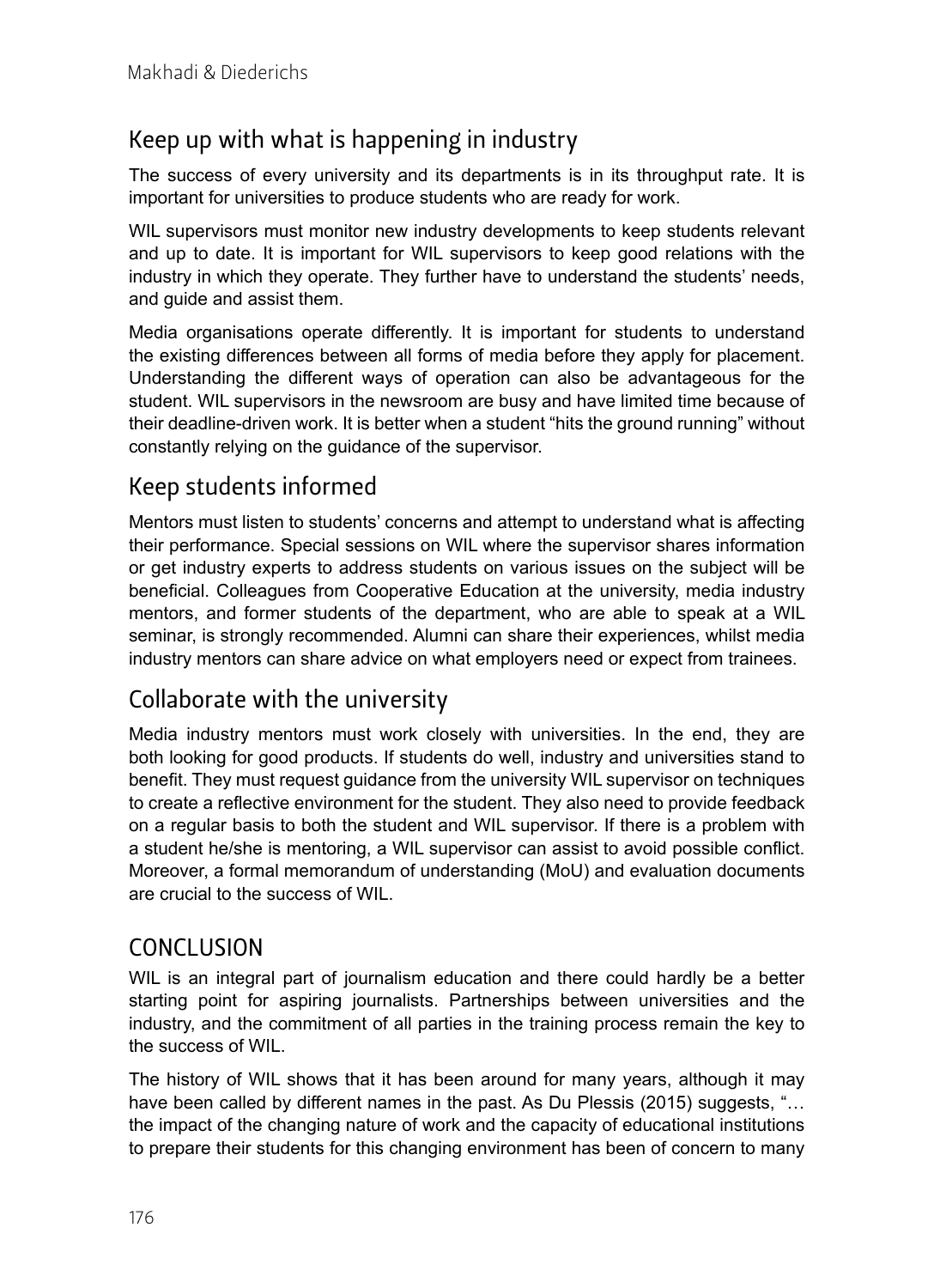governments. What is expected of students during these WIL experiences is that they gain new knowledge, understanding and capabilities, and that they master skills considered essential to particular workplace practices".

The constant changes in the media landscape will force mentors and academics to plan the WIL road ahead with care. Students who participated in this study suggested that the practical work they do at the university is good. It helps them to prepare for the work they want to do in future; for example, how to compile stories for radio and television, and how to write for print and online publications. In this regard, WIL proves to be an integral part of journalism training.

#### **REFERENCES**

Academic WIL supervisors 1-14. 2018. Pretoria. (Interview transcripts available).

- Babbie, E.R. 2007. *The practice of social research.* (Eleventh edition). Belmont: Cengage Learning.
- Billett, S. 2009. Integrating contributions of work place and college experiences in developing vocational knowledge. In: McClean, R., Wilson, D.N. & Chinien, C. (eds). *International Handbook on Education for the World of Work.* Dordrecht: Springer.
- CHE (Council on Higher Education). 2011. Work-integrated leaning: good practice guide. *HE Monitor* 12: 1-79.
- DHET (Department of Higher Education and Training). 2012. Work-integrated learning. *DHET Learning Programme Regulations.* Pretoria: Government Printer.
- Diederichs, P.D. 2020. Pretoria. (Interview transcript available).
- Du Plessis, J.G.E. 2015. *A work-integrated learning education and training programme for radiography in South Africa.* Unpublished doctoral thesis. University of the Free State, Bloemfontein, South Africa.
- Du Pré, R. 2009. *The place and role of universities of technology in South Africa.* Kagisano 7. South African Technology Network. Pretoria: Council for Higher Education.
- Forde, S. & Meadows, M. 2010. *The impact of co-operative peer reflection on the integration of work-integrated learning into journalism education curriculum and pedagogic bases for effecting integrating practice based experience with higher education.*  National Teaching Dialogue Forum proceedings. Brisbane, June 2010. Brisbane: National Teaching Dialogue Forum.
- Katula, R.A. & Threnhauser, E. 1999. Experiential education in the undergraduate<br>curriculum. Communication Education 48(3): 238-255. https://doi. curriculum. *Communication Education* 48(3): 238-255. [https://doi.](https://doi.org/10.1080/03634529909379172) [org/10.1080/03634529909379172](https://doi.org/10.1080/03634529909379172)
- Martin, A. & Hughes, H. 2009. *How to make the most of work-integrated learning.*  Palmerston North, New Zealand: Massey University.
- Martin, A. & Leberman, S. 2005. Keeping up with the play: practicum, partnership and practice. *Asia- Pacific Journal of Cooperative Education* 6(2): 17-25.
- Meadows, M. 1997. Taking a problem-based learning approach to journalism education. *Asia Pacific Media Educator* 1(3): 89-107.